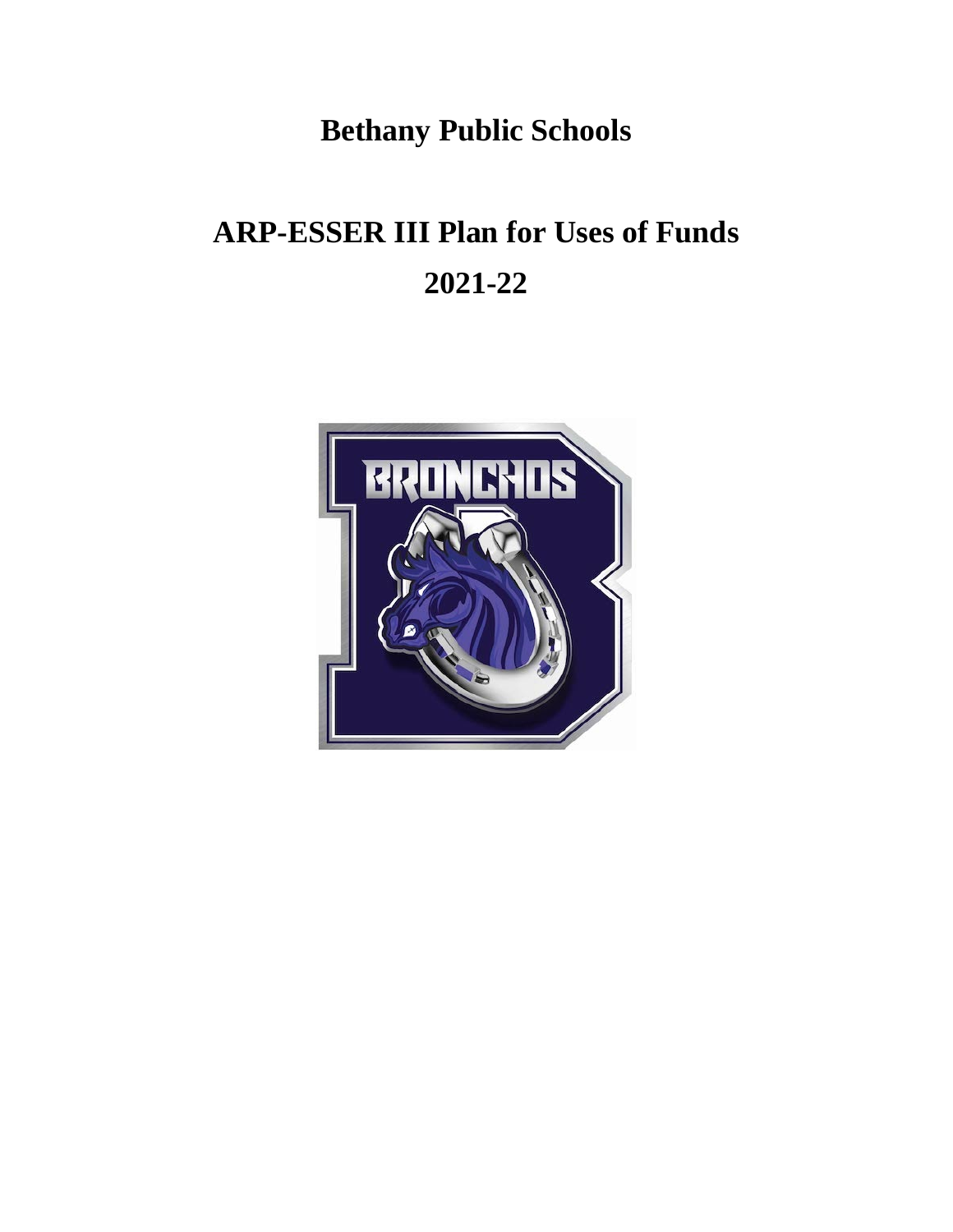## **Introduction**

The 2021-22 school year will begin on August 12. We know that all (teachers, staff, administrators, parents, community members and stakeholders) want the best for all our kids to be safe, happy and learning in school.

This document is a plan developed with feedback from members of our Bethany Schools, parents and community members. Our goal is to return our kids to our schools, keep them safe and provide them an excellent education. The most effective planning is subject to change as new information becomes available. The State Department of Education requires each school district create an ARP-ESSER III Plan for Uses of Funds.

## **Leadership Team**

The ARP-ESSER III Plan for Uses of Funds is being developed with the feedback from teachers, administrators, parents, medical professionals and school board.

## **Teachers on Leadership Team**

Loretta Boyd -E Rachael Lehman-E Kim Lawson-E Summer Wetwiska-MS Mandy Will-MS Becky Morris -MS Lisa Tackett- HS Kerri Cagle -HS

## **Administrators on Leadership Team**

Drew Eichelberger Dr. Matthew Flinton Jennifer Fuller Mark Melton Trey Keoppel Reuben Bellows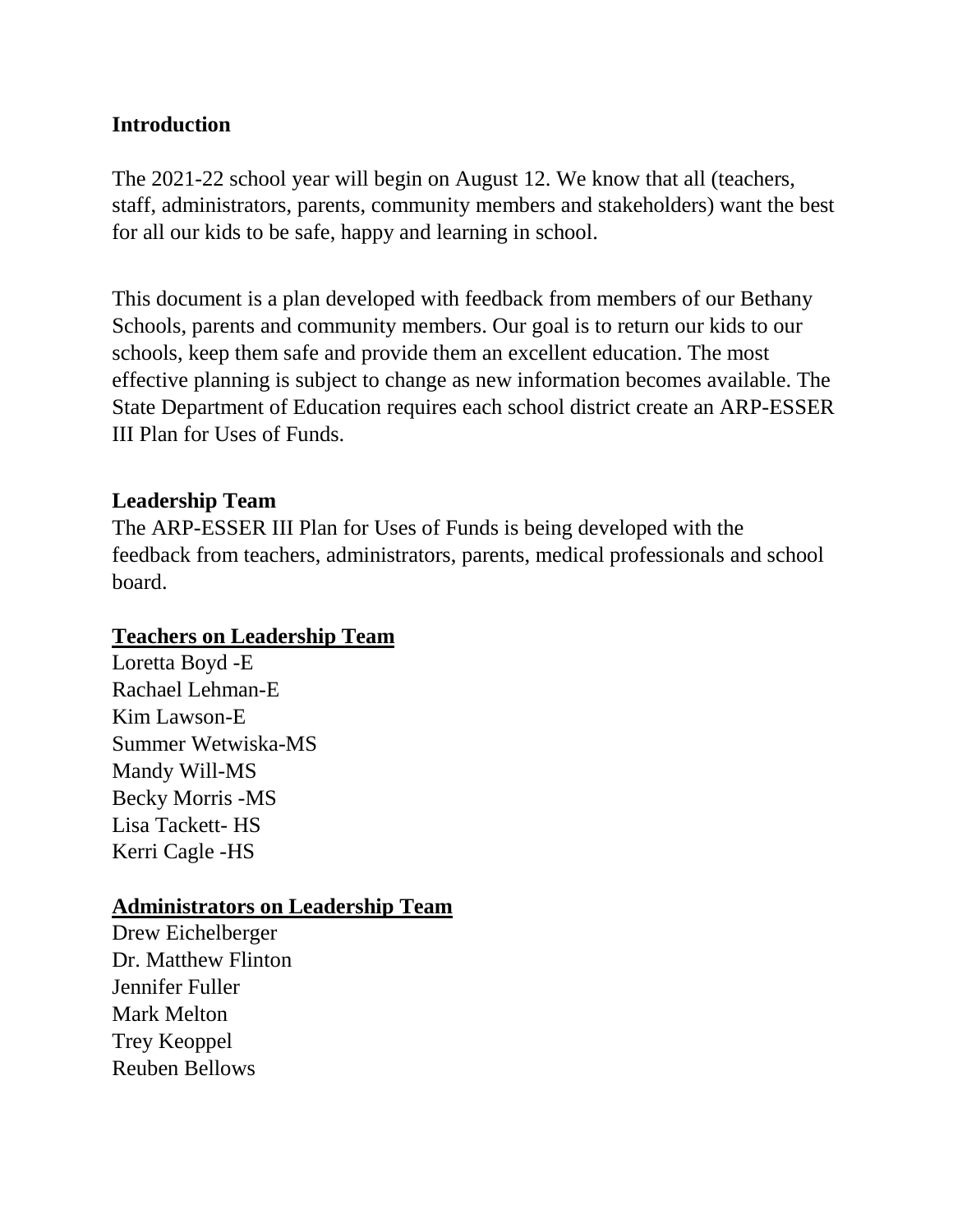## **School Board Members**

Angela Palmer Courtney Marquez Les Pettitt Heather Miller Kent Walstad

## **Parents on Leadership Team**

Miranda Smart – E Katherine Taber-E Rachel Johnston – E Cassie Ross – MS Rosha Wood - MS Heather Berry - MS Gina Tolle – HS Tyler Thomas - HS

## **Medical Professionals on Leadership Team**

Tara Brown – RN Kristen Bibbs – RN Tonia Lowery - OCCHD

In creating our ARP Plan, we have included the following:

- 1. The extent to which and how the funds will be used to implement prevention and mitigation strategies that are, to the greatest extent practicable, consistent with the most recent CDC guidance on reopening schools, in order to continuously and safely open and operate schools for in-person learning;
- 2. How the LEA will use the funds it reserved under section 2001(e)(1) of the ARP Act [20% of ESSER ARP Act formula funds] to address the academic impact of lost instructional time through the implementation of evidencebased interventions, such as summer learning or summer enrichment, extended day, comprehensive afterschool programs, or extended school year;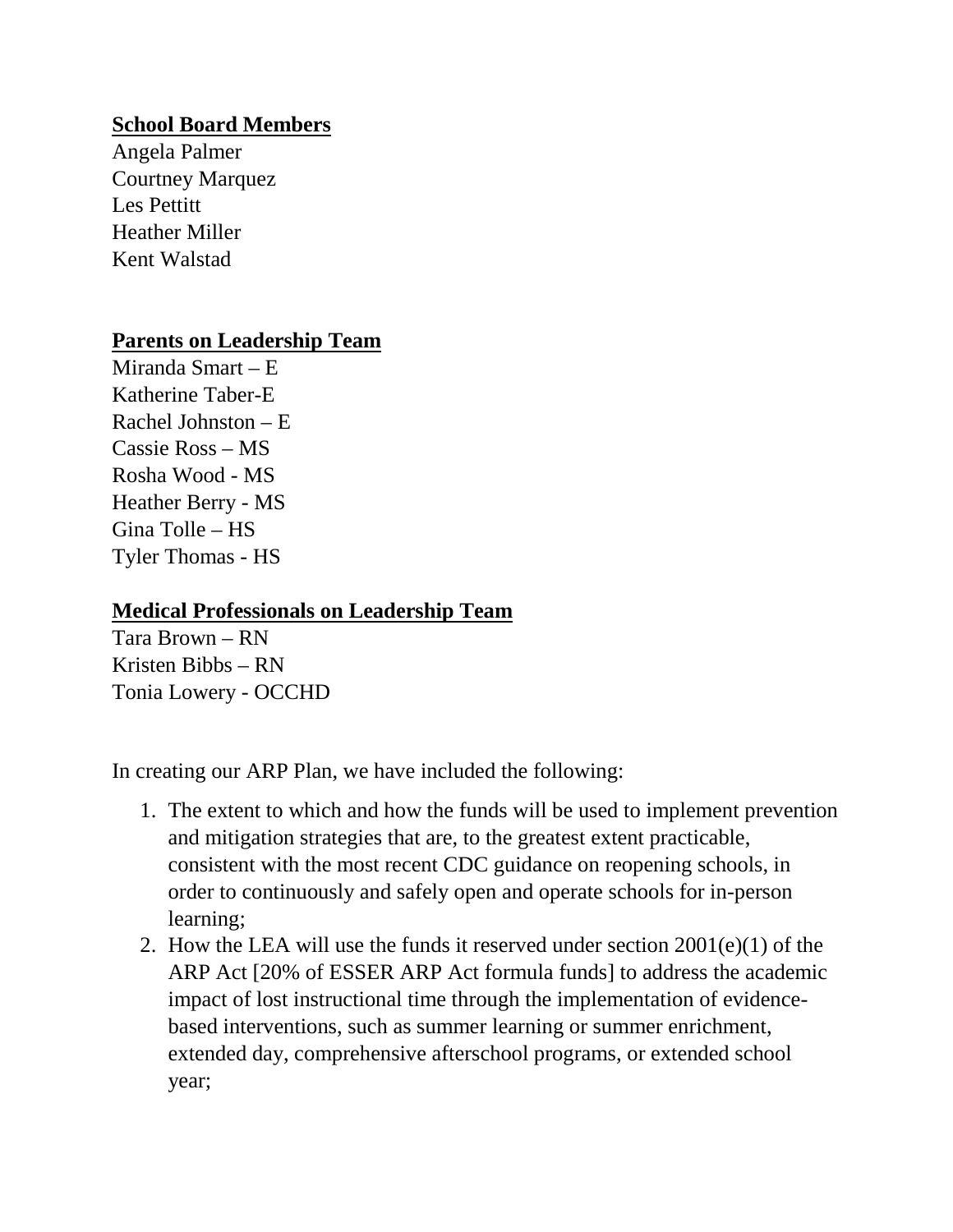- 3. How the LEA will spend its remaining ARP ESSER funds consistent with the uses authorized in section 2001(e)(2) of the ARP Act; and
- 4. How the LEA will ensure that the interventions it implements, including but not limited to those implemented under section 2001(e)(1) [20% set-aside], will respond to the academic, social, emotional and mental health needs of students, and particularly those students disproportionately impacted by COVID-19, including students from low-income families, students of color, English learners, children with disabilities, students experiencing homelessness, children in foster care and migratory students.

# **Maintaining the Health and Safety of Students and Staff**

# **Strategies We Will Use Daily**

- Hand sanitizer will be available in each classroom and its use will be encouraged upon entrance and exit of each classroom.
- Masks are optional for all students, staff and volunteers on school campus and school activities.
- Federal transportation mask requirements remain in effect. Until these requirements are lifted, masks on school buses will be required. When the federal government lifts this requirement, the school will follow.

# **District Cleaning Practices**

- Bethany Schools contracts custodial services with Oklahoma Building Services (OBS).
- OBS prides itself on making the health and well-being of our customers, employees and communities their top priority. OBS wants their customers and employees to feel confident in knowing that they are using all precautions necessary to mitigate the spread of all bacteria and viruses. Some of those precautions are:

# **Pro-active Instructions for OBS Custodial Employees:**

• All OBS employees will wear applicable PPE at all times during service while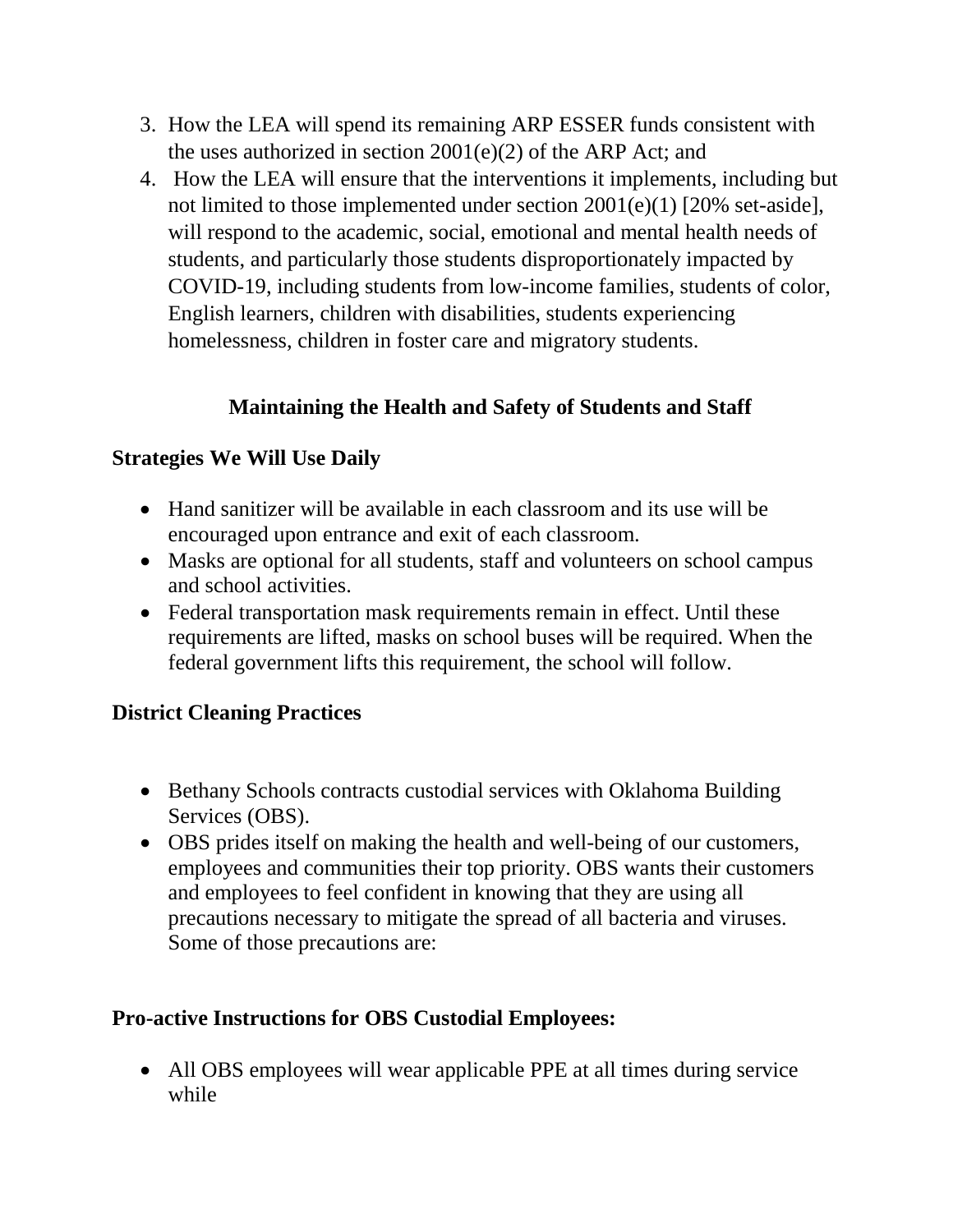on a job site. Surfaces are being cleaned & disinfected with an EPA approved disinfectant

- Touch points are being cleaned nightly using our Touch Point Cleaning/Disinfecting Checklists.
- High frequency touch points such as door knobs will be cleaned multiple times per day.
- Shared items such as Chromebooks will be cleaned before the next person uses the item.
- Work schedules may be adjusted to be most-effective in disinfecting surfaces.
- Employees are instructed to know and follow all building regulations for their worksite. All workers will follow CDC & OSHA guidelines.
- Employees are instructed to practice appropriate personal hygiene, including covering their mouth for coughs or sneezes and cleaning their hands thoroughly and more frequently.

# **Pro-active Instructions for OBS Custodial Employees (continued):**

- Employees who are ill, exposed to or have tested positive for any contagious sickness, running a fever are instructed **NOT** to report to work but immediately notify their supervisor.
- Employees must report any air travel or potential exposure to people with COVID-19 virus to their supervisor.

# **Reactive Cleaning Measures:**

• OBS has an Infectious Disease Control – Advanced Disinfecting Protocol for

disinfecting any contaminated (confirmed or suspected) areas using EPA approved disinfectants and specialized equipment.

• OBS has a trained staff, equipment and supplies available and ready to support the Enhanced Cleaning on short notice.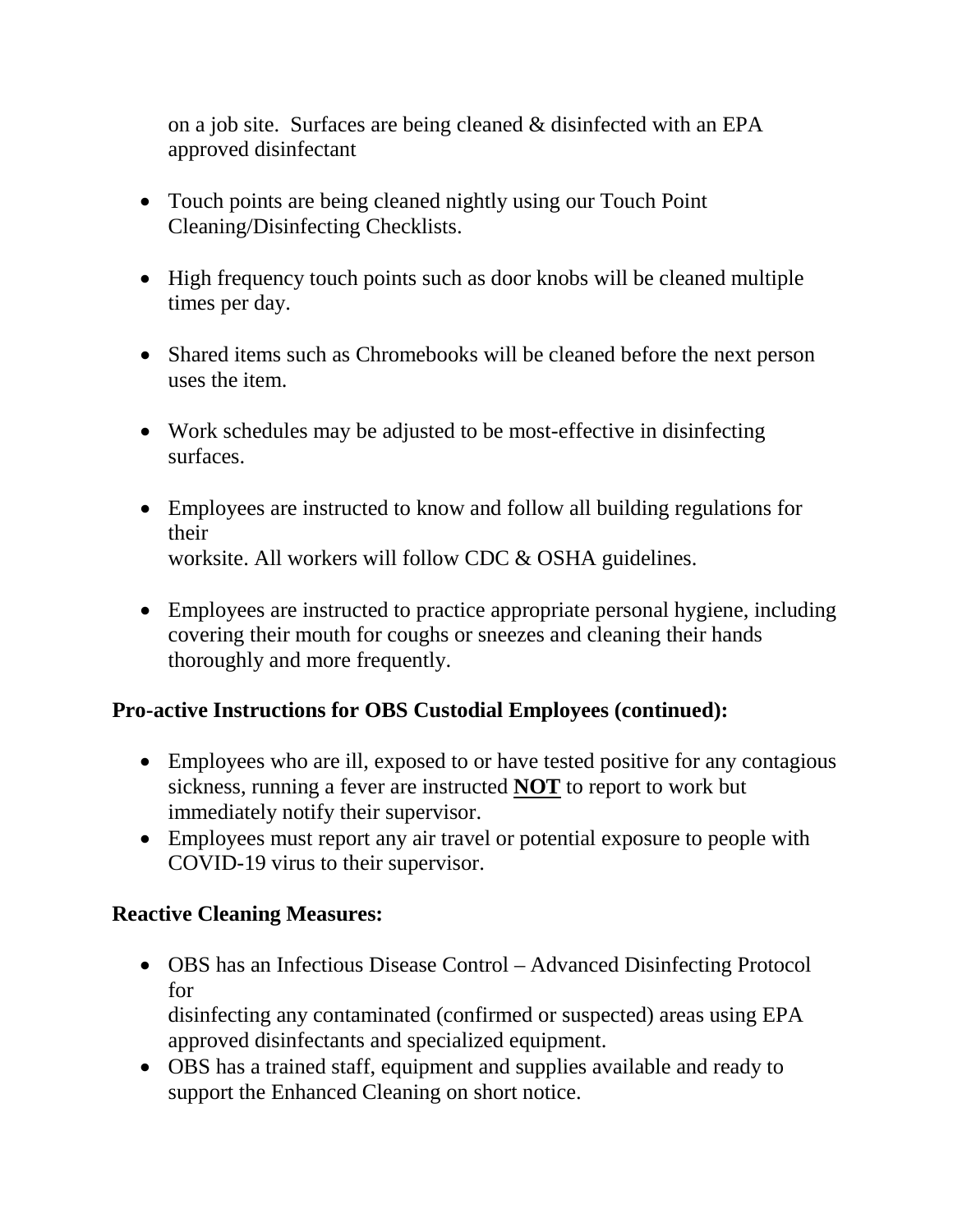• Disinfectant application will be made using either backpack sprayers, electrostatic sprayers or both.

# **Policies for the CDC's Safety Recommendations**

- Masks are voluntary for students, staff and visitors to the school and all school events except where required by federal mandate (buses, airplanes). Physical distancing will be used on an if/as needed basis.
- ECC students will have the standard seating due to lack of space. Elementary students (1st-5th) will sit every other seat at lunch by grade level.
- Middle school students will have more space in the cafeteria.
- High school is removing the lockers in the south hall to reduce crowding.
- Handwashing and respiratory etiquette; encourage students to use hand sanitizer in and out of classroom. Frequent reminders to wash hands.
- Cleaning and maintaining healthy facilities through thorough and regular cleaning of desks, tables, door knobs, hand rails and other high touch areas.
- Improving ventilation: We are researching ways to improve our ventilation system.
- We will continue to contact trace and notify parents of students who were exposed to someone with COVID based on the guidelines we used last year.
- As a reminder, those guidelines are within 6 feet of someone with COVID for 15 minutes or more.
- We will not quarantine exposed students. Parents will be notified if their child is exposed and make those decisions.
- Students who begin feeling sick or have a fever will be sent home as we do for all types of sickness.
- Diagnostic and screening testing by telemedicine with parental permission.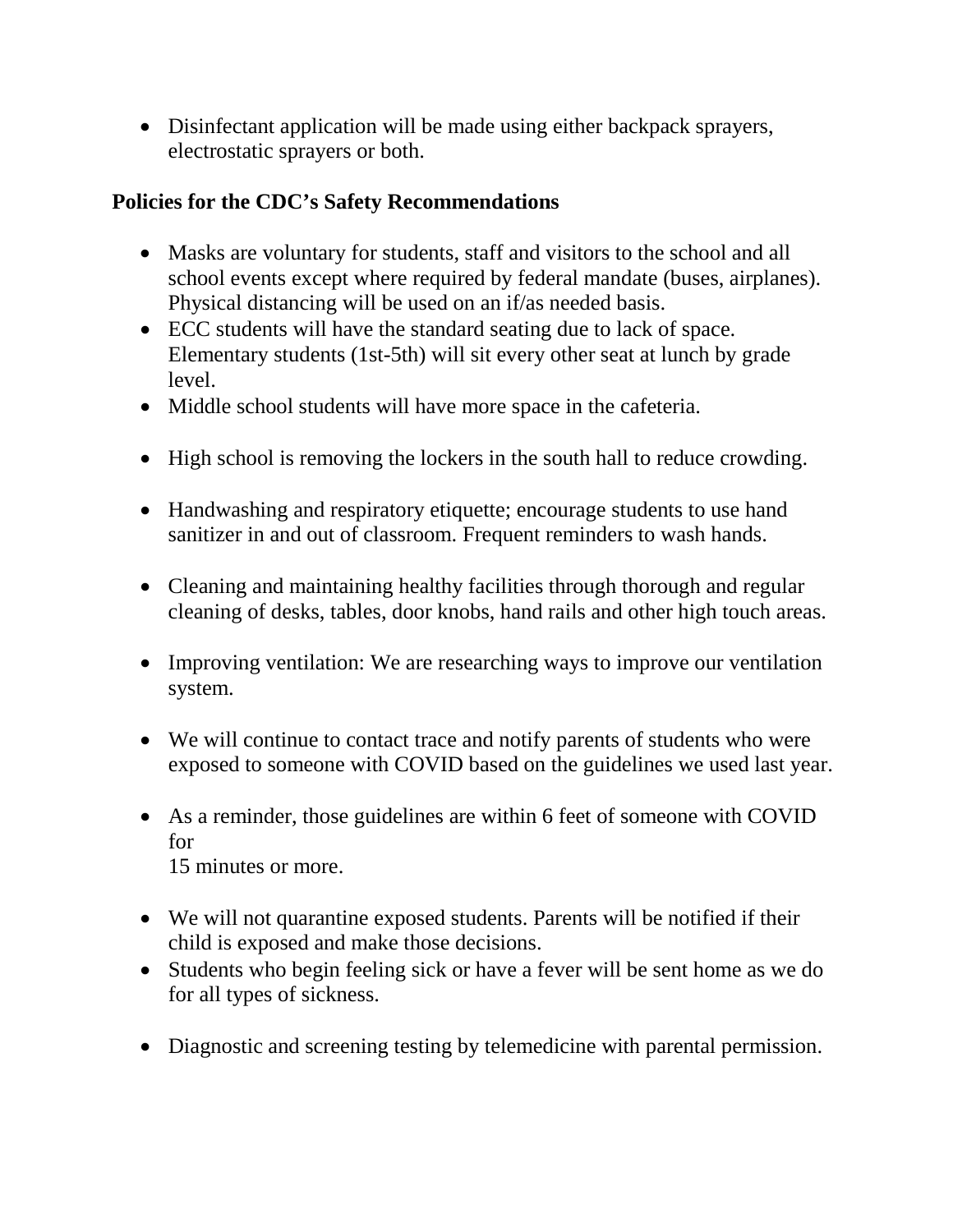- There are no COVID vaccination requirements. All other vaccination requirements remain the same and are only those required by state law.
- Appropriate accommodations for children with disabilities with respect to health and safety will be handled on an individual, case-by-case basis.
- We have Children's Center students who will return to our campus this school year. All necessary precautions will be taken to ensure all student and staff safety.
- We will coordinate all policies and procedures with state and local health professionals.

# **Calendars and Schedules**

- We will begin school on August 12th. Traditional on-site learning will be utilized at all sites.
- Bethany Public Schools believe we provide our highest quality education for students with face, to face, in-person learning. Therefore, Bethany Schools will not offer virtual school learning.

# **Attendance**

• As always, we ask students and adults stay home when they are sick.

# **Learning Loss Activities**

# **Earl Harris Elementary School Plan**

We would like to start an after school tutoring program for our students receiving

intervention support. This would offer additional instruction to fill gaps. We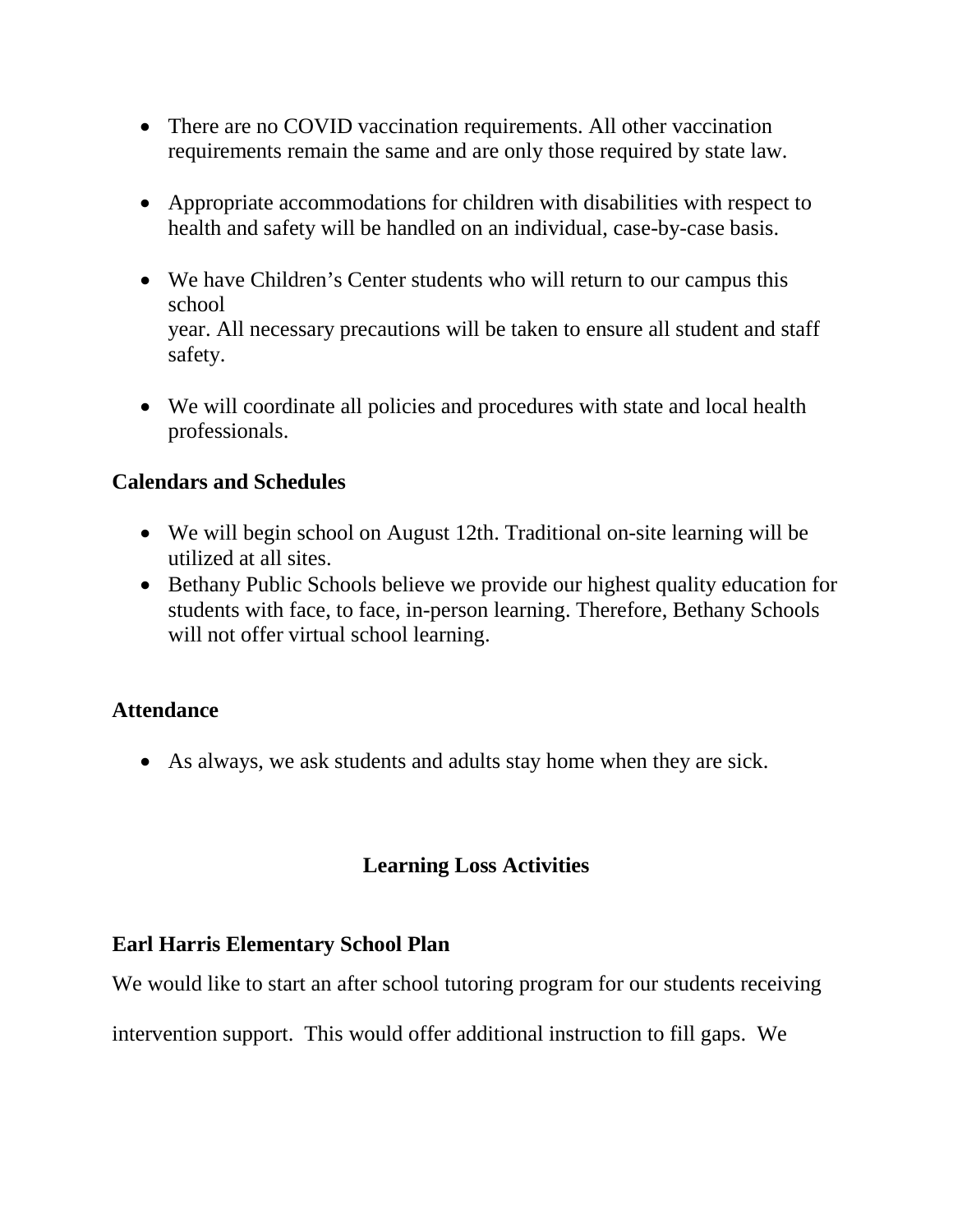would also like to start an after school book study program to encourage reading in a fun environment**.**

#### **Summer Learning Opportunities**

We are offering several summer programs designed to help our most vulnerable students. The first is Extended School Year program. Another program we offer is a special summer school program for students who scored the lowest on our benchmark assessments. We offered this program in 1st-3rd grades this year. This program is designed to help students who have fallen behind on their RSA progression. The goal would be to continue to provide this over several summers to help students meet the RSA requirements for promotion into 4th grade. We partnered with the YMCA to also provide physical activity during the summer session. This occurs during the month of June to enable 3rd grade students to also attend Summer Reading Academy in July. Finally, we offer Summer Reading Academy in July. This is a month long boot camp to assist students in meeting RSA requirements for promotion while also preventing the summer slide in our most vulnerable students.

#### **Extended School Year Programs**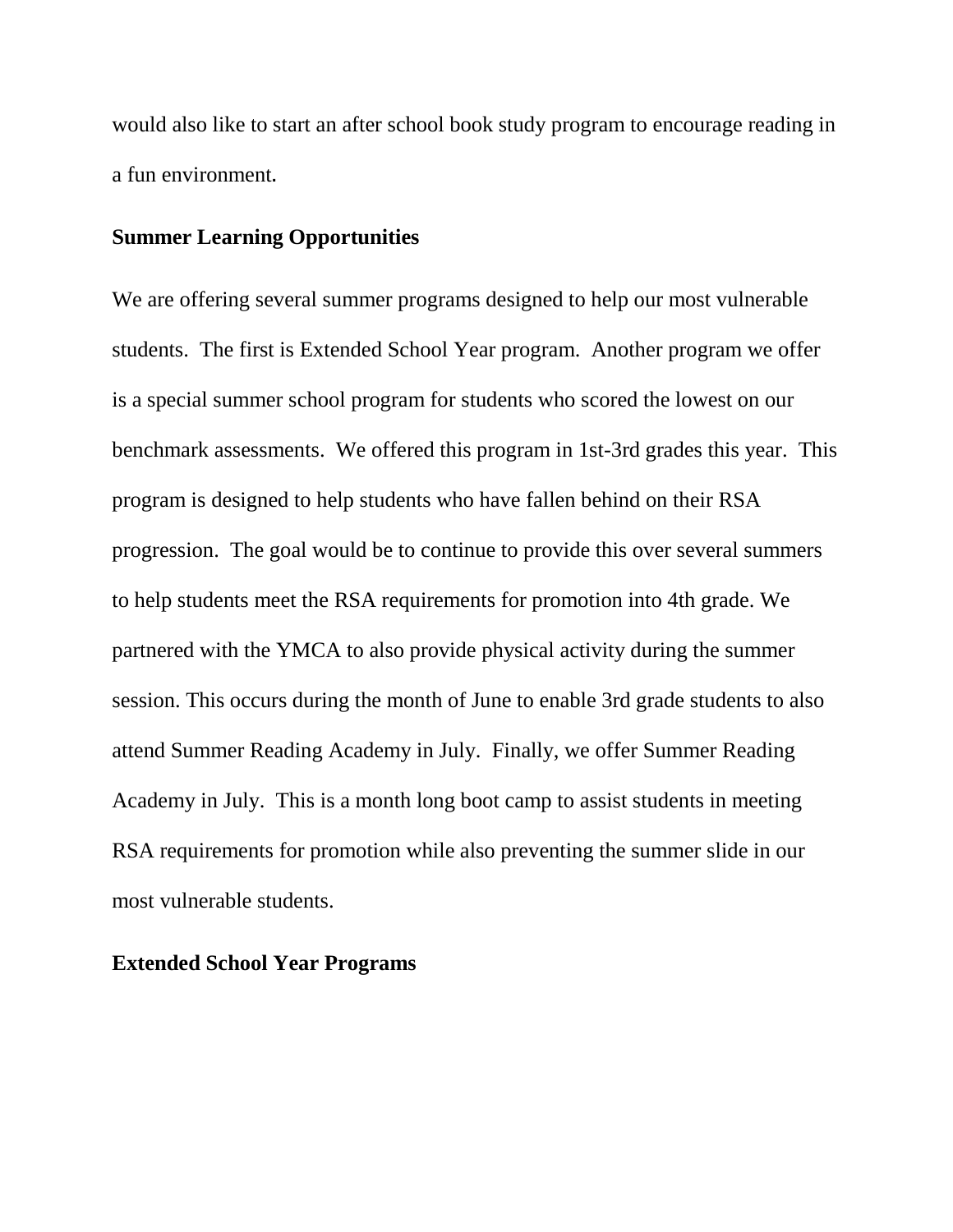We have an extended school year program through special services. This program runs in July and is offered to students through their individualized education program. The program helps students meet their individual learning goals.

#### **Other Evidence-Based Interventions**

We are offering several online software programs to increase learning in reading and math. Reading Eggs and Math Seeds are programs that reward students as they make progress at their own pace. We will utilize Factivation to increase students' knowledge of basic math skills. We are also planning to use a new reading curriculum called Fundations for Pre-k to 3rd grades. This curriculum and training will ensure that we are using a common language as we teach phonemic awareness and phonics. This will help our students make gains in reading in a systematic way and includes built in interventions to be utilized in the classroom.

In addition to academic interventions, we are also focused on implementing a TBRI system to address social and emotional needs created throughout the coronavirus pandemic. All teachers have been trained on student regulation practices and identifying students in distress. We are also implementing several systematic strategies such as the use of fidgets and regulation wheels to help student express their feelings.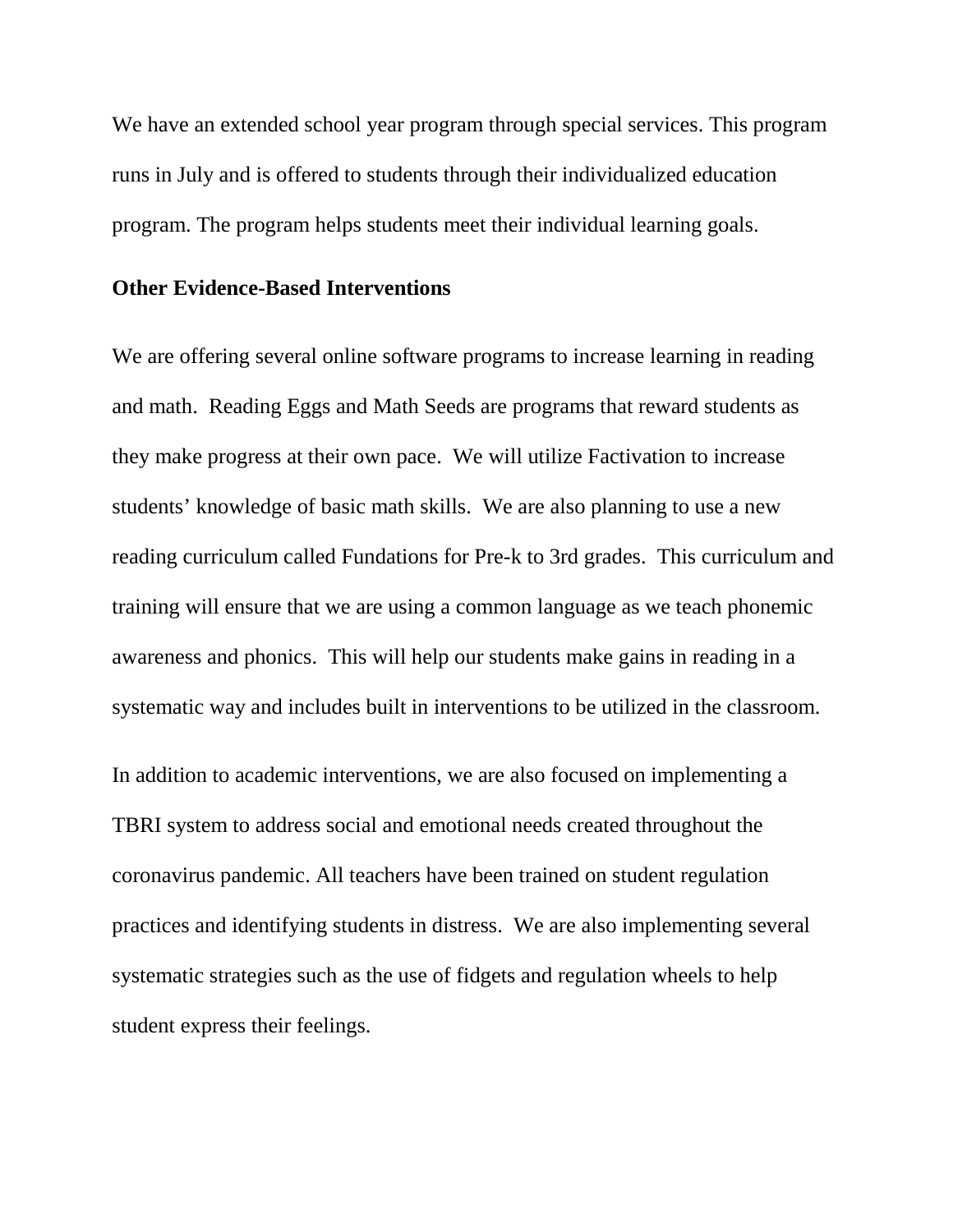#### **Middle School Plan**

#### **English/EL**

In assessing all of our middle school student test data, gaps in reading and comprehension have occurred throughout the pandemic. The middle school staff will utilize Reading Plus to provide research based interventions for our students. Reading Plus is a research-based program that encourages equity for all students. Reading Plus begins by administering an adaptive assessment to determine personalized instruction and practice for each student. This is a web-based program where students login to their individual accounts to complete lessons focused on addressing their specific reading needs. Students are provided a selection of texts that are at their reading level that they get to self-select based on their reading interests. It is recommended that students at Tier I spend 50 minutes, Tier II spend 1 hour 55 minutes, and Tier III spend 2 hours 10 minutes each week in Reading Plus to see the greatest gains with this program. Teachers are provided access to multiple reports and forms of data that can be used to form instructional groups to further support student learning. Reading Plus improves silent reading fluency, increases comprehension, and measures social emotional learning (SEL). Additionally, Reading Plus is aligned with the WIDA Standards Framework to support EL students. The implementation of this program will increase students' academic ability as well as improve student motivation.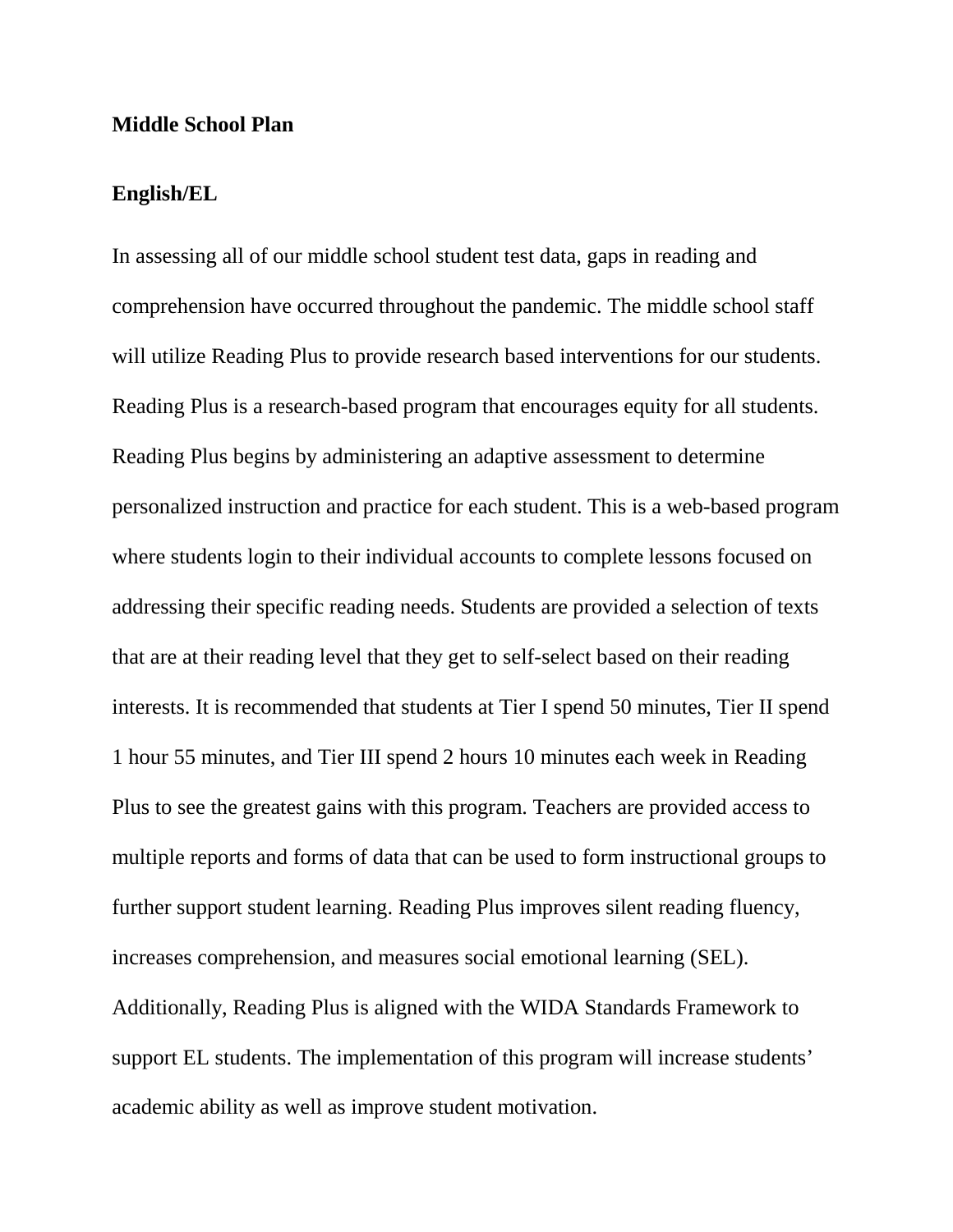#### **Summer Learning Opportunities**

In our summer school, we will target foundational skills for each grade level in English and math. Mastery of the skills that were taught are essential to the success of the student in their future education and life in general. In math, students will work through lessons and move to the next objective once mastery is shown. Additional instruction, activities, and opportunities will be given to students as they move to increase understanding of as many skills as possible. In English, basic grammar and mechanics of writing, reading and understanding a short story, and writing an essay will be delivered to all participating students.

# **High School Plan Math**

Our math department believes the most effective way to address learning loss will be opportunities in person, rather than a program. This tutoring will be outside of the school day: evenings, weekends, and summer (math camp). Our math department is reading a researched based book *Building Thinking*

*Classrooms in Mathematics*. The research shows that more engagement, more thinking, and more students are on task when they have opportunities to work on vertical non-permanent surfaces (VNPS – or white boards). The math department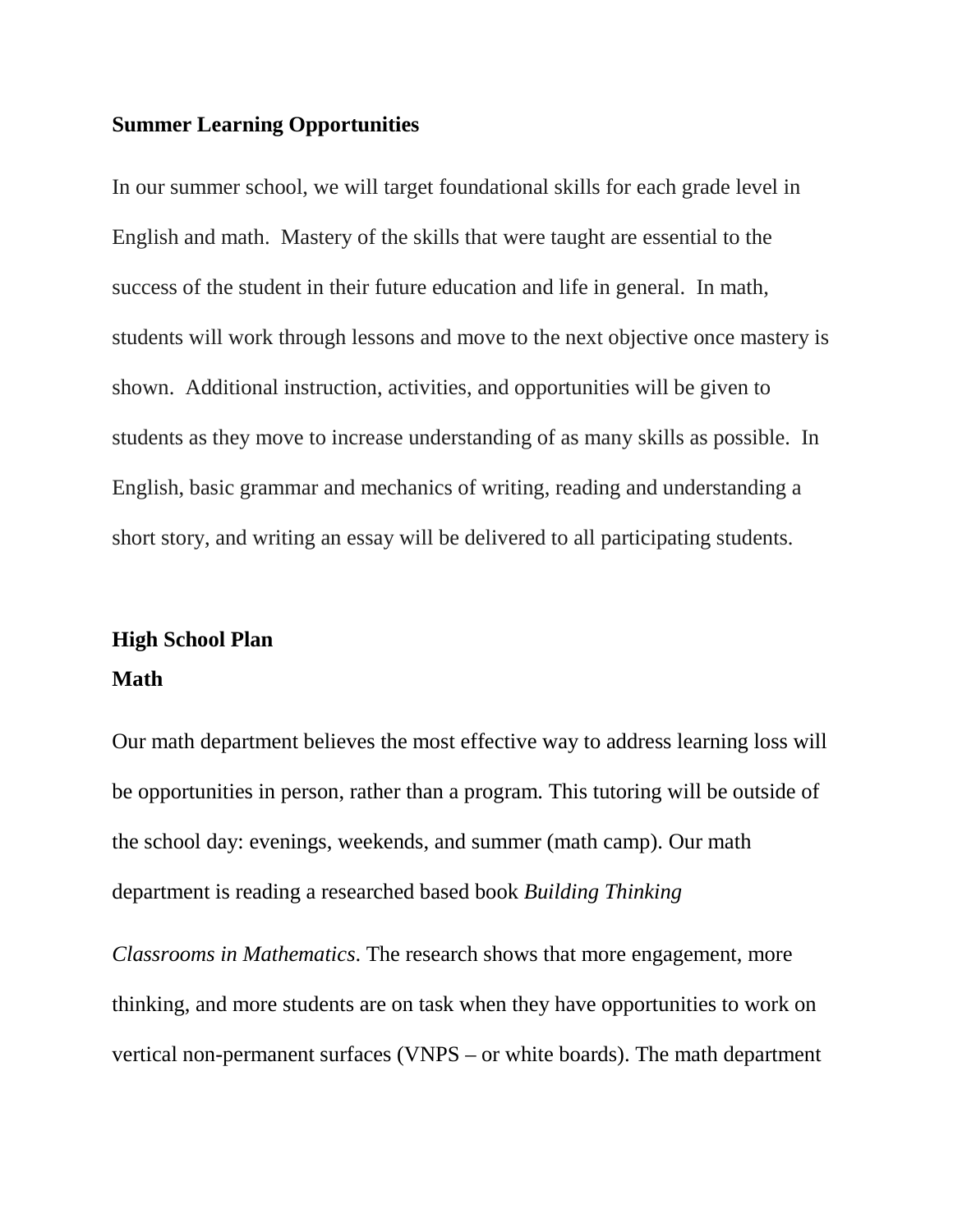will install more/multiple quality white boards in each math room to provide these opportunities for student activities and engagement.

#### **English/EL**

Our English team will address learning loss with a couple of programs. One, Read 180 is a blended learning reading intervention program that provides reading comprehension strategies. It is a program designed for struggling readers who are reading two or more years below grade level, and will meet the needs of struggling readers, special education students, and English Language Learners. https://www.hmhco.com/programs/read-180-universal.

The other program is Learning Ally. This is a program that will give our teachers and students access to numerous audio books. Teachers can make notes and design questions within the audio portion to assess learning and understanding as students are listening to selected books.

#### **History**

The History Department will use Nearpod for addressing learning loss. This program allows students the opportunity to take "virtual field trips" to see historic places (museums, memorials, art, etc). Nearpod also allows students to "refresh" knowledge with lessons loaded into the program for student interaction. Teachers can add videos, Flocabulary assessments, matching games, primary sources,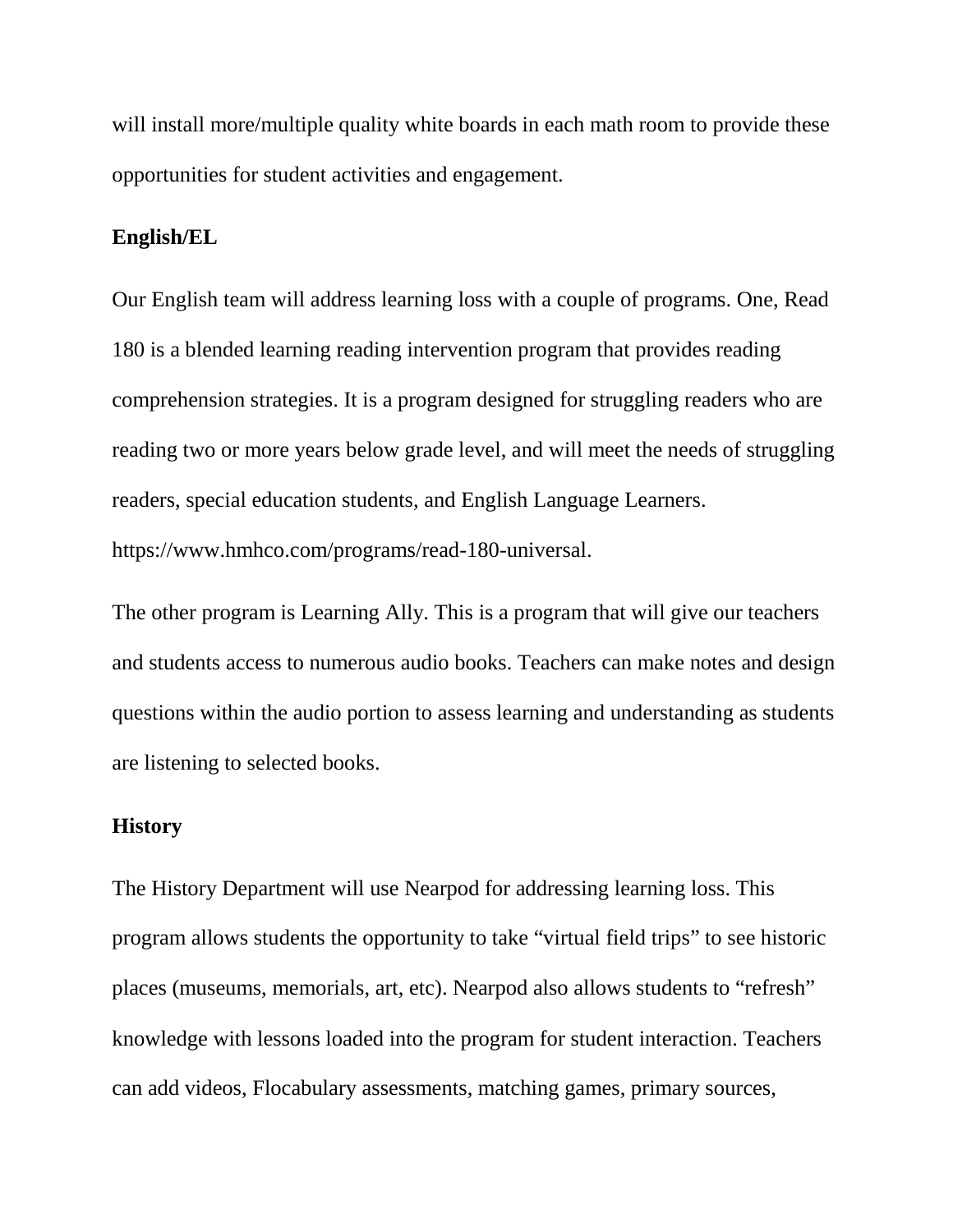collaboration activities, interactive scientific activities (which our science department is interested in as well). Nearpod can provide higher cognitive domains of Blooms Taxonomy as well as add modifications for students with learning disabilities.

#### **Science**

The science department will combat learning loss in two ways:

1. Utilizing a virtual platform to provide extra materials and resources to students in both a classroom setting and away from the classroom. Science would like to use DiscoveryEducation.com.

2. Science department will provide after school or summer tutoring/camp which will allow students to be in person, one on one with a teacher to address the learning loss we have seen in the past 18 months. We will compensate our own staff for the time outside of the work day, or hire upper level science students from SNU to assist with tutoring/camps.

#### **Virtual Learners**

In supporting our virtual learners, we will utilize Edmentum's EdOptions Academy and Edgenuity Instructional Services. Edmentum's K-5 curricula, actively engages students using a project-based learning framework. Courses available include core subjects, art, P.E., and health, and each course incorporates a variety of multimodal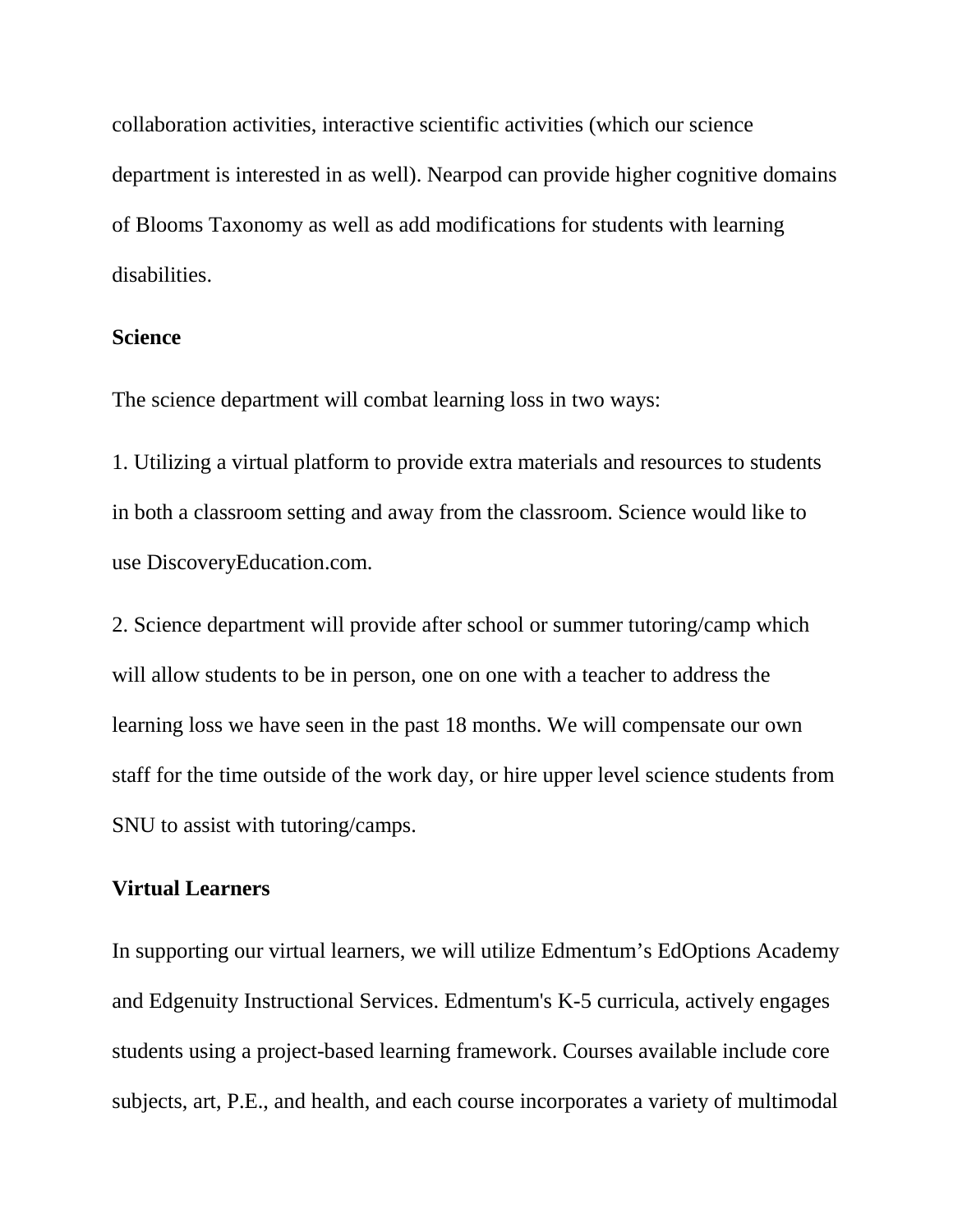learning activities that harness students' natural curiosity to develop a lifelong love of learning. Edmentum's 6-12 currciula, offers a robust collection of standardsbased courses that are built using a research-based learning design. With more than 500 courses across core subjects, advanced, electives, CTE, and world languages, students have access to all the courses they need to be ready for the next step. Edgenuity Instructional Services provides a rigorous standards-aligned curriculum that can be customized to meet the unique needs of students. Delivered through a combination of teacher-led videos, interactive media, and text to provide a varied approach that addresses multiple learning modalities.

### **Social and Emotional Learning**

In addition to academic interventions, we are also focused on implementing a TBRI system to address social and emotional needs created throughout the coronavirus pandemic. All teachers have been trained on student regulation practices and identifying students in distress. We are also implementing several systematic strategies such as the use of fidgets and regulation wheels to help student express their feelings.

Children and youth who have experienced foster care or orphanage-rearing have often experienced complex developmental trauma, demonstrating an interactive set of psychological and behavioral issues. Trust-Based Relational Intervention (TBRI) is a therapeutic model that trains caregivers to provide effective support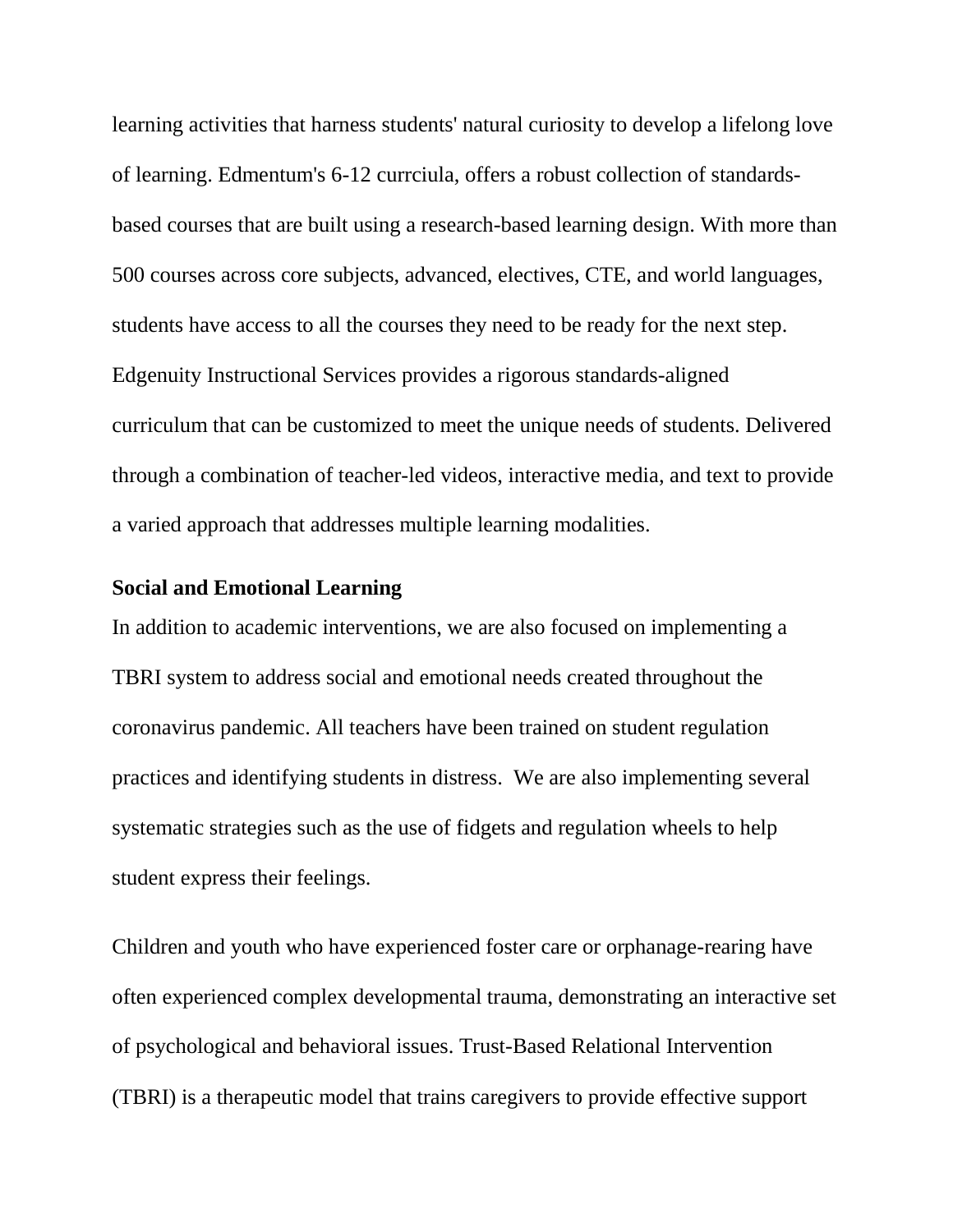and treatment for at-risk children. TBRI has been applied in orphanages, courts, residential treatment facilities, group homes, foster and adoptive homes, churches, and schools. It has been used effectively with children and youth of all ages and all risk levels. We also added two additional guidance counselors to the school district to provide small group counseling and therapy.

#### **RTI TRAINING**

In supporting our students, we will continue to implement RTI throughout our school district and provide training to our faculty members. Response to Intervention (RTI) is a multi-tier approach to the early identification and support of students with learning and behavior needs. The RTI process begins with highquality instruction and universal screening of all children in the general education classroom. Struggling learners are provided with interventions at increasing levels of intensity to accelerate their rate of learning. These services may be provided by a variety of personnel, including general education teachers, special educators, and specialists. Progress is closely monitored to assess both the learning rate and level of performance of individual students. Educational decisions about the intensity and duration of interventions are based on individual student response to instruction. RTI is designed for use when making decisions in both general education and special education, creating a well-integrated system of instruction and intervention guided by child outcome data.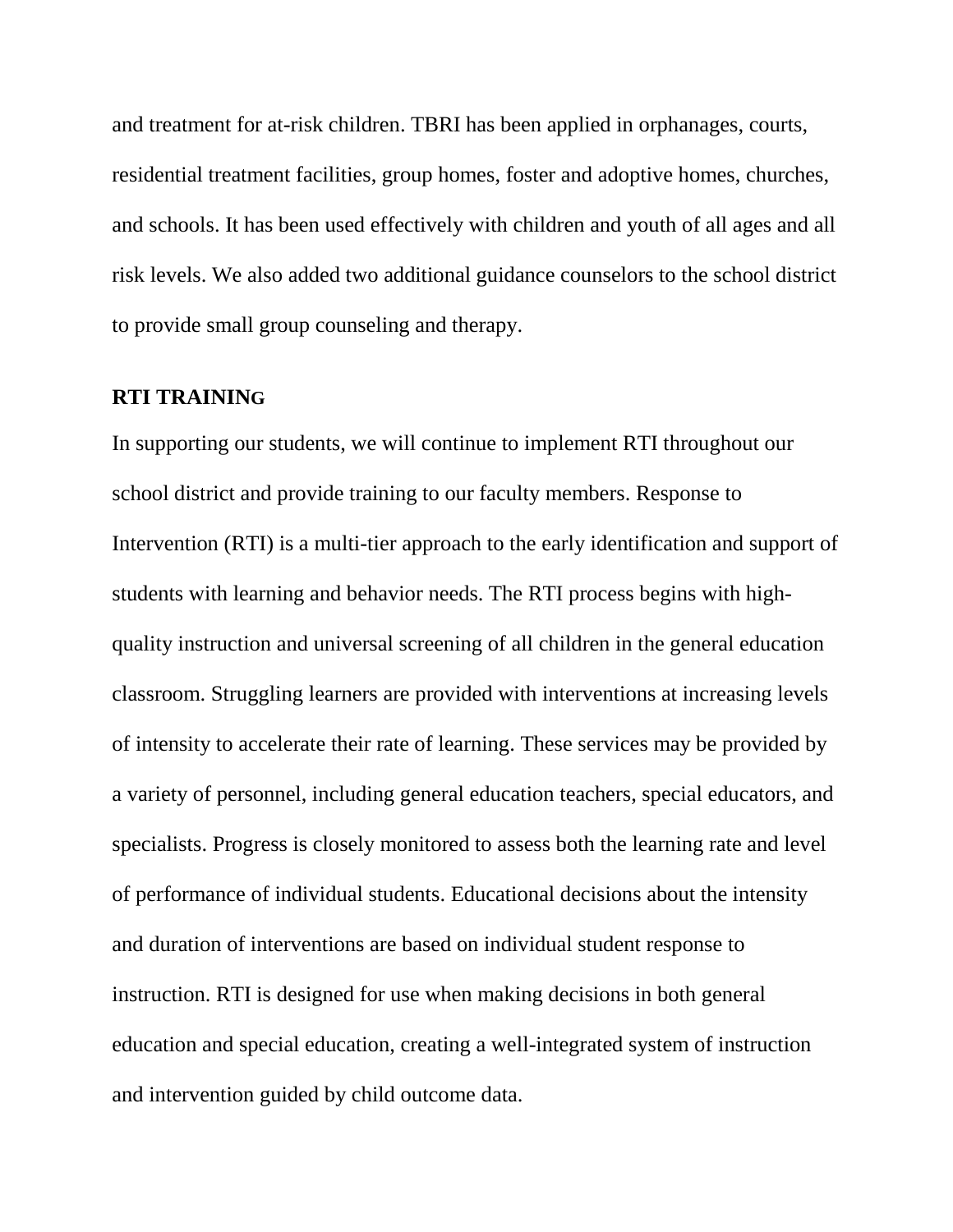#### **Additional Use of Funds**

- 1. Any activity authorized by the ESEA of 1965, including the Native Hawaiian Education Act and the Alaska Native Educational Equity, Support, and Assistance Act (20 U.S.C. 6301 et seq.), the Individuals with Disabilities Education Act (20 U.S.C. 1400 et seq.) (''IDEA''), the Adult Education and Family Literacy Act (20 U.S.C. 1400 et seq.), the Carl D. Perkins Career and Technical Education Act of 2006 (20 U.S.C. 2301 et seq.) (''the Perkins Act''), or subtitle B of title VII of the McKinney-Vento Homeless Assistance Act (42 U.S.C. 11431 et seq.).
- 2. Coordination of preparedness and response efforts of local educational agencies with State, local, Tribal, and territorial public health departments, and other relevant agencies, to improve coordinated responses among such entities to prevent, prepare for, and respond to coronavirus.
- 3. Providing principals and others school leaders with the resources necessary to address the needs of their individual schools.
- 4. Activities to address the unique needs of low-income children or students, children with disabilities, English learners, racial and ethnic minorities,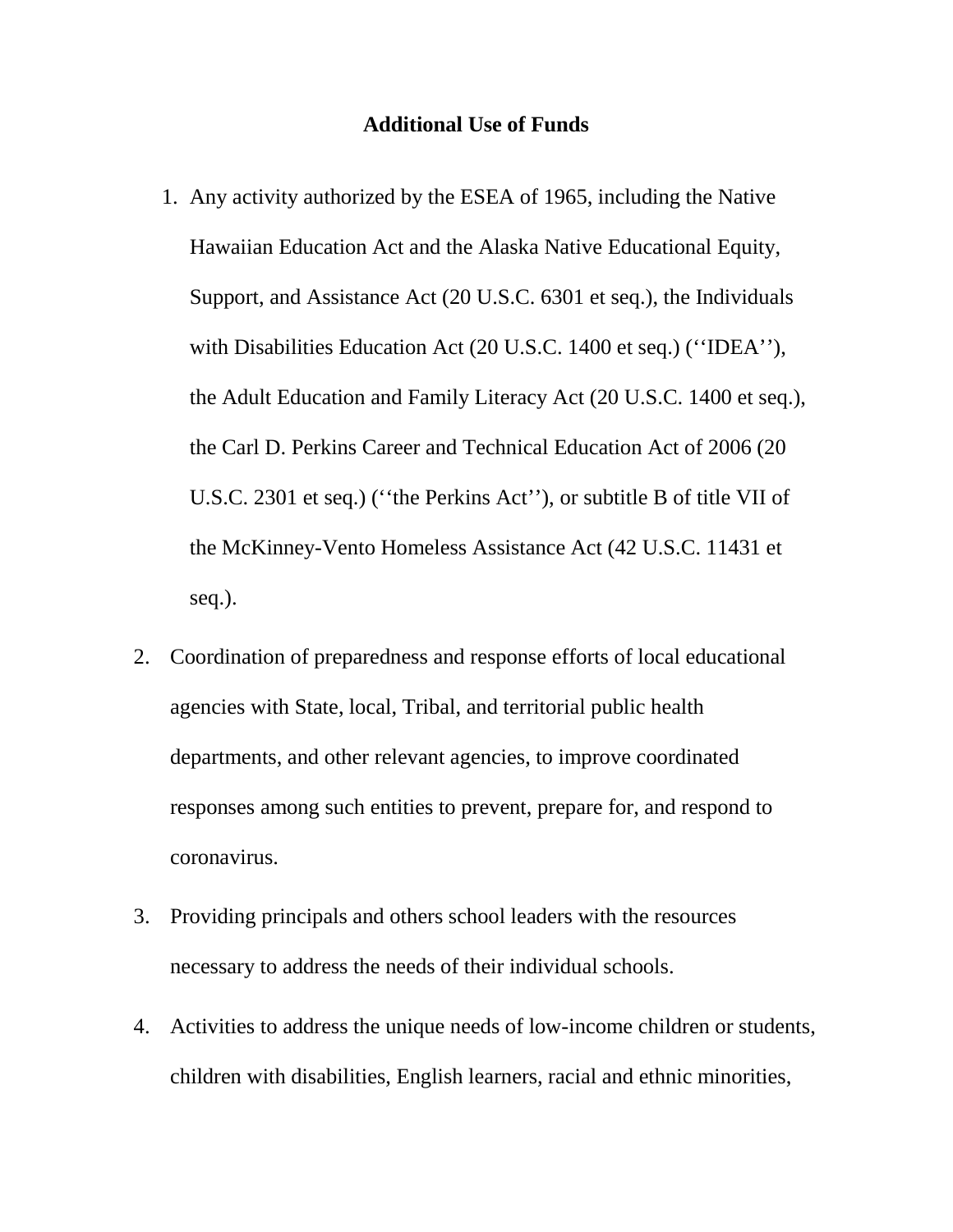students experiencing homelessness, and foster care youth, including how outreach and service delivery will meet the needs of each population.

- 5. Developing and implementing procedures and systems to improve the preparedness and response efforts of local educational agencies.
- 6. Training and professional development for staff of the local educational agency on sanitation.
- 7. Purchasing supplies to sanitize and clean the facilities of a local educational agency, including buildings operated by such agency.
- 8. Planning for, coordinating, and implementing activities during long-term closures, including providing meals to eligible students, providing technology for online learning to all students, providing guidance for carrying out requirements under the IDEA and ensuring other educational services can continue to be provided consistent with all Federal, State, and local requirements.
- 9. Purchasing educational technology (including hardware, software, and connectivity) for students who are served by the local educational agency that aids in regular and substantive educational interaction between students and their classroom instructors, including low-income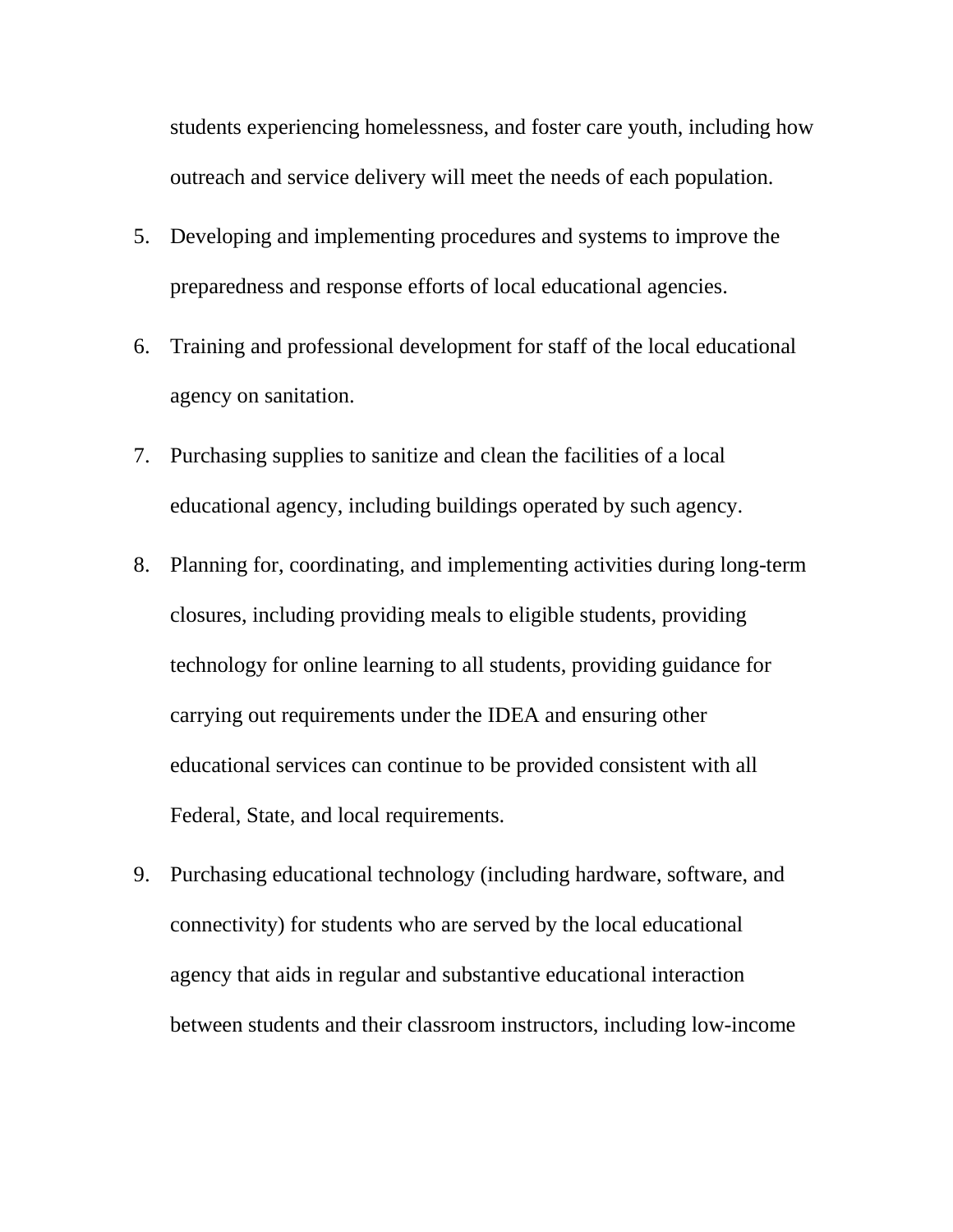students and children with disabilities, which may include assistive technology or adaptive equipment.

- 10. Providing mental health services and supports.
- 11. Planning and implementing activities related to summer learning and supplemental afterschool programs, including providing classroom instruction or online learning during the summer months and addressing the needs of low-income students, children with disabilities, English learners, migrant students, students experiencing homelessness, and children in foster care.
- 12. Addressing learning loss among students, including low-income students, children with disabilities, English learners, racial and ethnic minorities, students experiencing homelessness, and children and youth in foster care, of the local educational agency, including by—
	- A) Administering and using high-quality assessments that are valid and reliable, to accurately assess students' academic progress and assist educators in meeting students' academic needs, including through differentiating instruction.
	- B) Implementing evidence-based activities to meet the comprehensive needs of students.